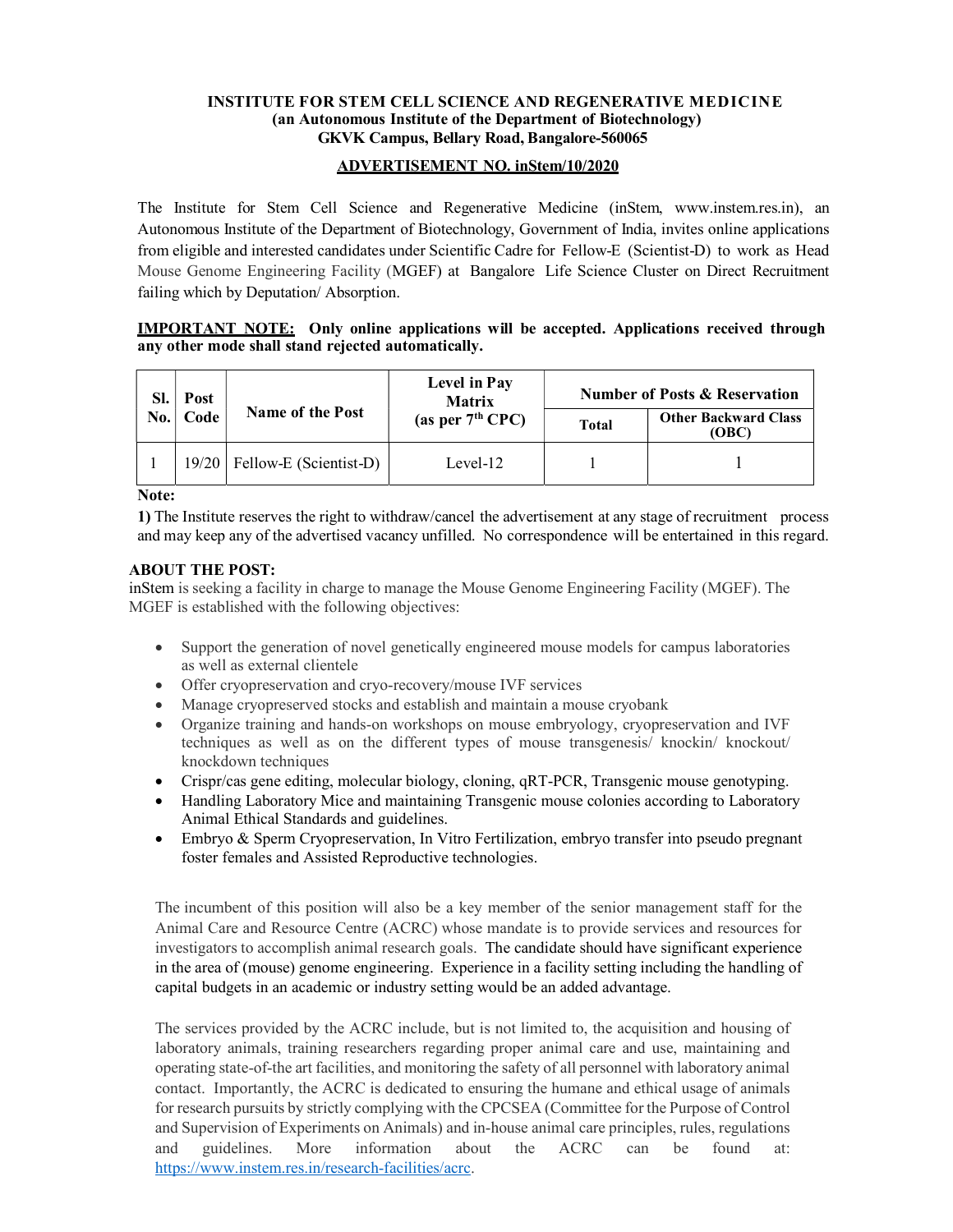### Key responsibilities of the selected candidate will include:

- Coordinating & supervising all Mouse novel genome engineering projects, mouse stock cryopreservation and rederivation projects with internal and external clients.
- Coordination with faculty, administration and finance to ensure proper function of the facility  $\&$ managing Facility accounts & budgets.
- Assist with grant writing and search of additional resources to maintain and expand facility operations.
- Discuss and implement the decisions taken by the Facility Faculty Advisory Committee
- Developing novel procedures to develop and maintain laboratory animal resources and maintain the national mouse repository.
- Ensuring proper maintenance of all the Specific Pathogen Free Animal Colonies required for all Mouse Genome Engineering related procedures and technologies.
- Designing and coordinating workshops and training programs for internal and external scientist on Mouse Genome Engineering, MicroInjection, stock cryopreservation and in assisted reproductive technologies (ARTs).
- Transmit training in Crispr/cas gene editing, molecular biology, cloning, qRT-PCR, Transgenic mouse genotyping, embryo & Sperm Cryopreservation, In Vitro Fertilization, embryo transfer into pseudo pregnant foster females and Assisted Reproductive technologies. mouse embryo microinjection techniques
- Maintaining financial accounts
- Writing and maintaining Facility Standard Operative Procedures.
- Training new staff

### COMPENSATION/ PAY DETAILS:

The post carries the pay level-12 (Starting Basic Pay Rs. 78,800/-) in the pay structure of 7th CPC Pay Matrix and other benefits which include Dearness Allowance, House Rent Allowance (in lieu of accommodation), Transport Allowance, Children Education Allowance, Leave Travel Concession, Medical Facilities as per Govt. of India Rules. The selected candidate will be covered under National Pension System (NPS).

# ELIGIBILITY CRITERIA:

Essential Educational Qualifications and Experience required for the post are as under: -

| <b>POST</b> | <b>POST</b>                       | <b>EDUCATIONAL QUALIFICATION &amp; EXPERIENCE</b>                                                                                                             |  |  |
|-------------|-----------------------------------|---------------------------------------------------------------------------------------------------------------------------------------------------------------|--|--|
| <b>CODE</b> | <b>NAME</b>                       | <b>REQUIREMENTS</b>                                                                                                                                           |  |  |
| 19/20       | Fellow-E/                         | <b>Essential Qualification &amp; Experience</b>                                                                                                               |  |  |
|             | Scientist-D                       | Masters in Life Sciences/Medicine or equivalent, with 5 years' experience.                                                                                    |  |  |
| (Pay Level- |                                   | Desirable:                                                                                                                                                    |  |  |
|             | 12)                               | Ph.D in Life Sciences or other Allied Sciences.                                                                                                               |  |  |
|             |                                   | Should be an outstanding scientist with a strong and exceptional research<br>record and intentions of collaborative/ thematic research.                       |  |  |
|             |                                   | Should have a strong research record with promise to contribute to the focused                                                                                |  |  |
|             |                                   | research themes at the institute and/or carry out their own discovery driven<br>research experience in the relevant field with ability to foster interactions |  |  |
|             |                                   | among basic scientists and clinicians.                                                                                                                        |  |  |
|             | <b>Experience for Deputation:</b> |                                                                                                                                                               |  |  |
|             |                                   | Scientists from Central/State Governments, Research Institutes                                                                                                |  |  |
|             |                                   | Autonomous Bodies etc.                                                                                                                                        |  |  |
|             |                                   | (i) Holding analogous post on regular basis in parent Department or                                                                                           |  |  |
|             |                                   | (ii) With 4 years' service in Level- 11 or equivalent in the parent cadre/                                                                                    |  |  |
|             |                                   | Department and possess the essential qualification $\&$ experience                                                                                            |  |  |
|             |                                   | as mentioned above.                                                                                                                                           |  |  |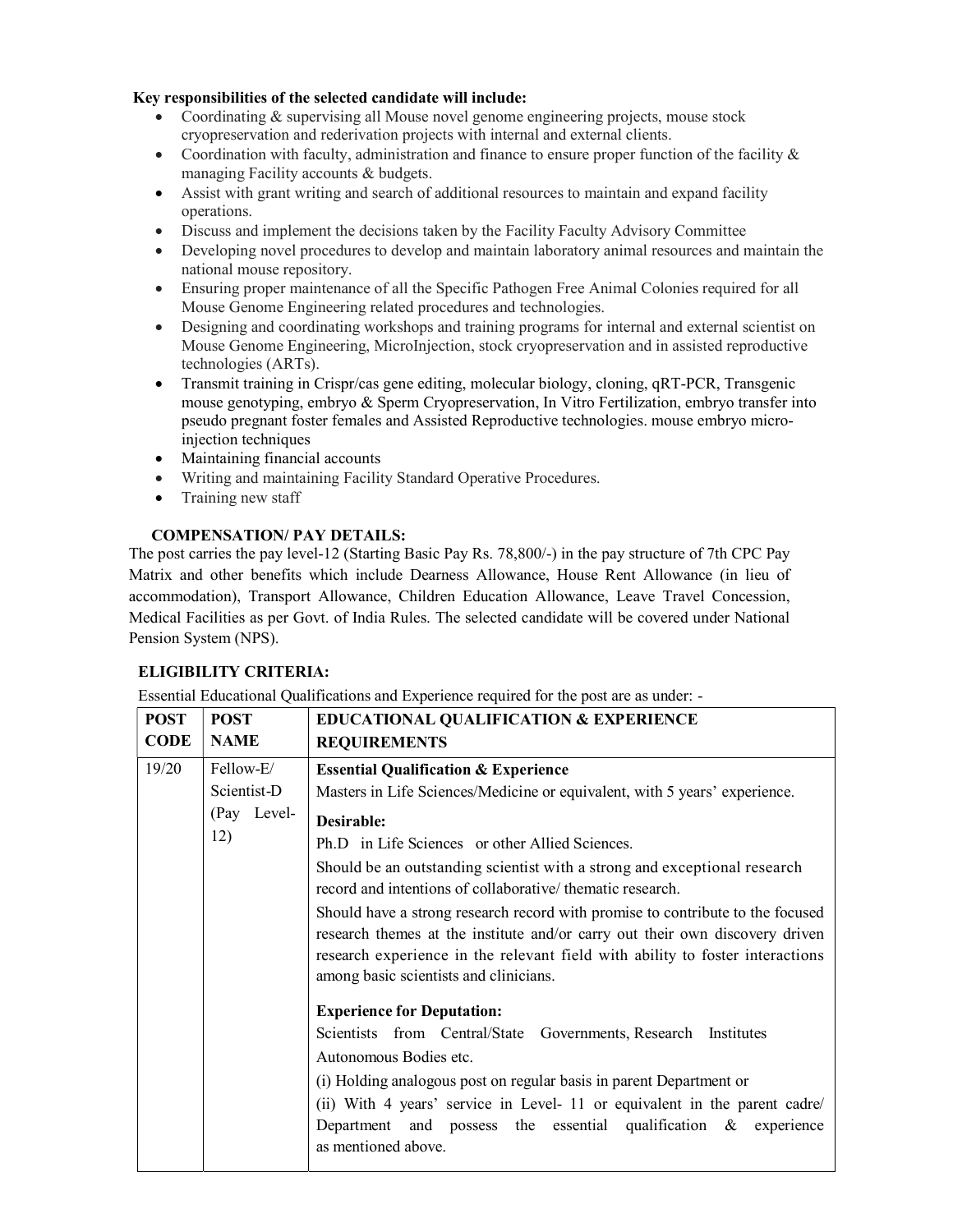### Note:

- InStem is a premiere organization under the Department of Biotechnology, Government of India and its mandate is world class research. The institute is looking for Applicants with requisite capabilities, skills, qualifications, aptitude, merit and suitability to fulfil the institute's objectives. Merely meeting minimum eligibility criteria will not automatically entitle a candidate to be called for assessment. The prospective applicants should align with the requirements of a scientific and research institute and willing to work in a competitive environment with full enthusiasm and dedication.
- It may be noted that candidature will remain provisional till the veracity of the concerned documents are verified by the Appointing Authority.
- Qualification and experience in the relevant field alone will be considered

### AGE LIMIT & RELAXATION

The age of the applicant should be as follows: -

| SI. | Age                                               | Post code |
|-----|---------------------------------------------------|-----------|
|     | Not exceeding 45 years for Direct Recruitment/Not | 19/20     |
|     | exceeding 50 years for Deputation                 |           |

# NATIONALITY:

Candidate must be citizen of India/NRI/OCI/PIO.

### PROCEDURE FOR APPLICATION FOR THOSE WHO ARE ALREADY IN GOVT. EMPLOYMENT/PSUs/AUTONOMOUS BODIES ETC:

Candidates employed in Government/ Public Sector Undertakings/ State Government/ Autonomous Organizations etc. and Departmental Candidates should produce No Objection Certificate (NOC) from the present employer at the time of Interview, failing which the candidate will not be allowed to appear in the Interview.

# ELIGIBILITY CRITERIA

All eligibility conditions will be determined with reference to the crucial date of eligibility as mentioned in this advertisement i.e.31st March 2021

# APPLICATION FOR MORE THAN ONE POST

Candidates applying for more than one post should submit their application, complete in all respects, separately. Candidates who apply for more than one post should be aware that place for each interview may be different and may be on the same day/shift. If the interview is in two different shifts on the same day, it will be candidate's responsibility to be available as per schedule. If the interview for two posts applied by candidate is in the same shift, he/she will be able to appear in the interview of only one post as per his/her own choice. This applies to the Deputation and Direct Recruitment posts also.

#### APPLICATION FEE (Only Online):

| Unreserved & OBC candidates      | $Rs 500/-$  |
|----------------------------------|-------------|
| Unreserved & OBC candidates from | $USD$ \$ 30 |
| abroad with OCI Status           |             |

# EXEMPTION FROM PAYMENT OF APPLICATION FEE:

As per the prevailing guidelines of Government of India of (i) SC/ST community (ii) Women and PwD category of any community are exempted from Application Fees. Supporting certificates should be uploaded for SC/ST & PwD candidates.